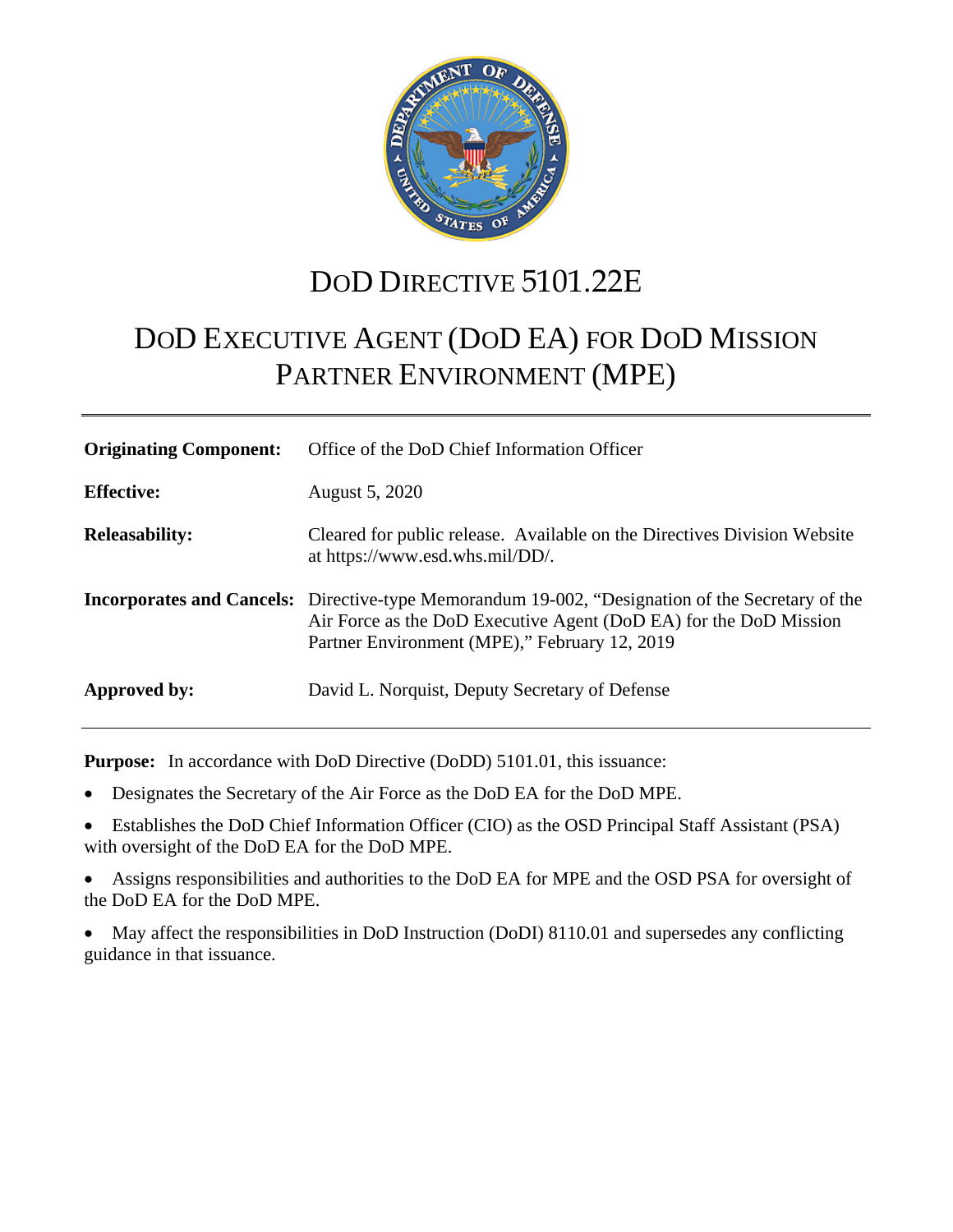## **TABLE OF CONTENTS**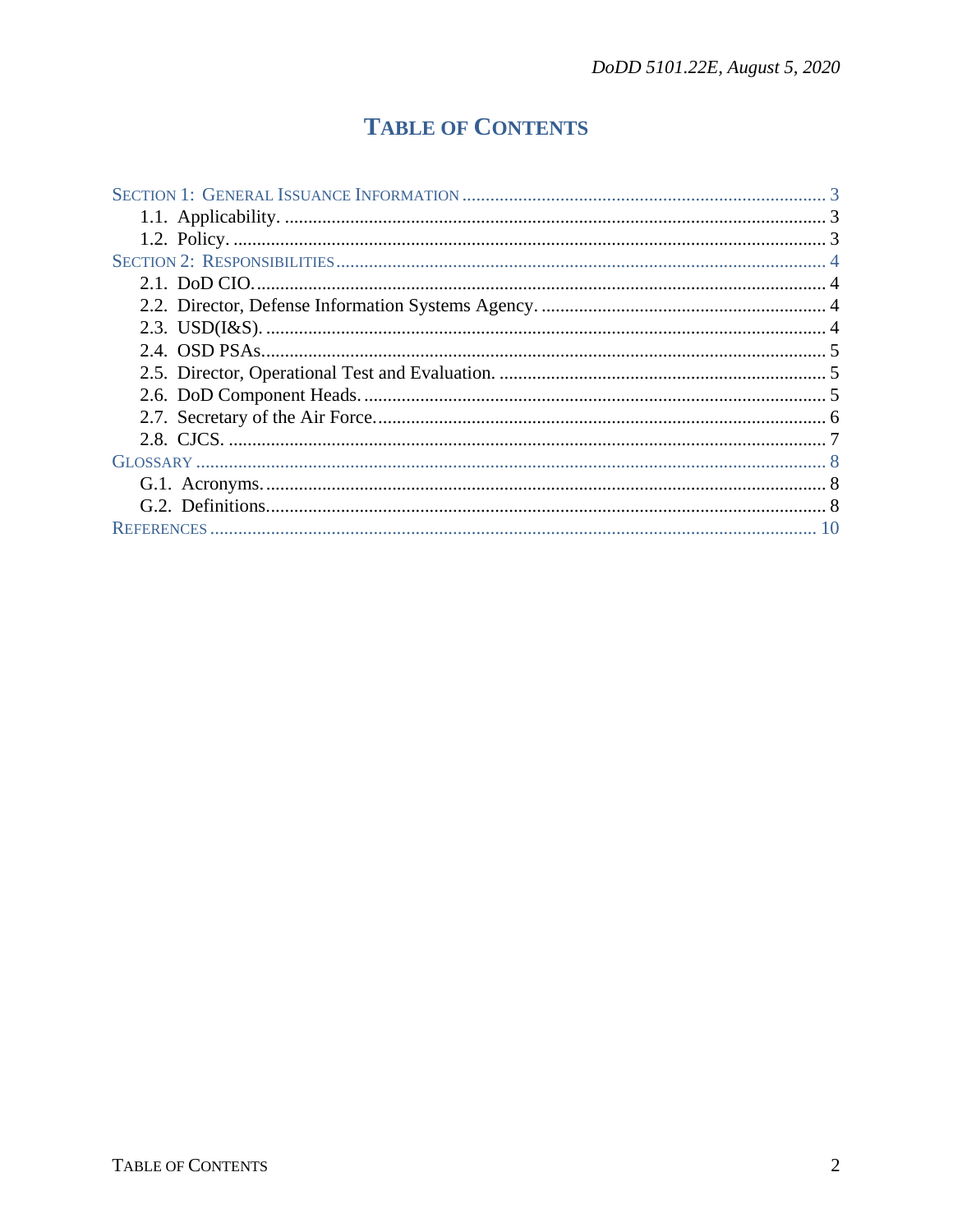## **SECTION 1: GENERAL ISSUANCE INFORMATION**

#### <span id="page-2-1"></span><span id="page-2-0"></span>**1.1. APPLICABILITY.**

This issuance applies to OSD, the Military Departments (including the Coast Guard at all times, including when it is a Service in the Department of Homeland Security by agreement with that Department), the Office of the Chairman of the Joint Chiefs of Staff (CJCS) and the Joint Staff, the Combatant Commands, the Office of the Inspector General of the Department of Defense, the Defense Agencies, the DoD Field Activities, and all other organizational entities within the DoD (referred to collectively in this issuance as the "DoD Components").

#### <span id="page-2-2"></span>**1.2. POLICY.**

To enhance national defense, increase lethality, and strengthen alliances, the DoD will promote effective information sharing among mission partners (MPs) which include:

- a. Other federal departments and agencies.
- b. State, local, and tribal governments and agencies.
- c. Non-government organizations.
- d. Private sector organizations.
- e. Allies, coalition members, host nations, and other nations.

f. Multinational treaty organizations in accordance with federal laws, policies, and agreements.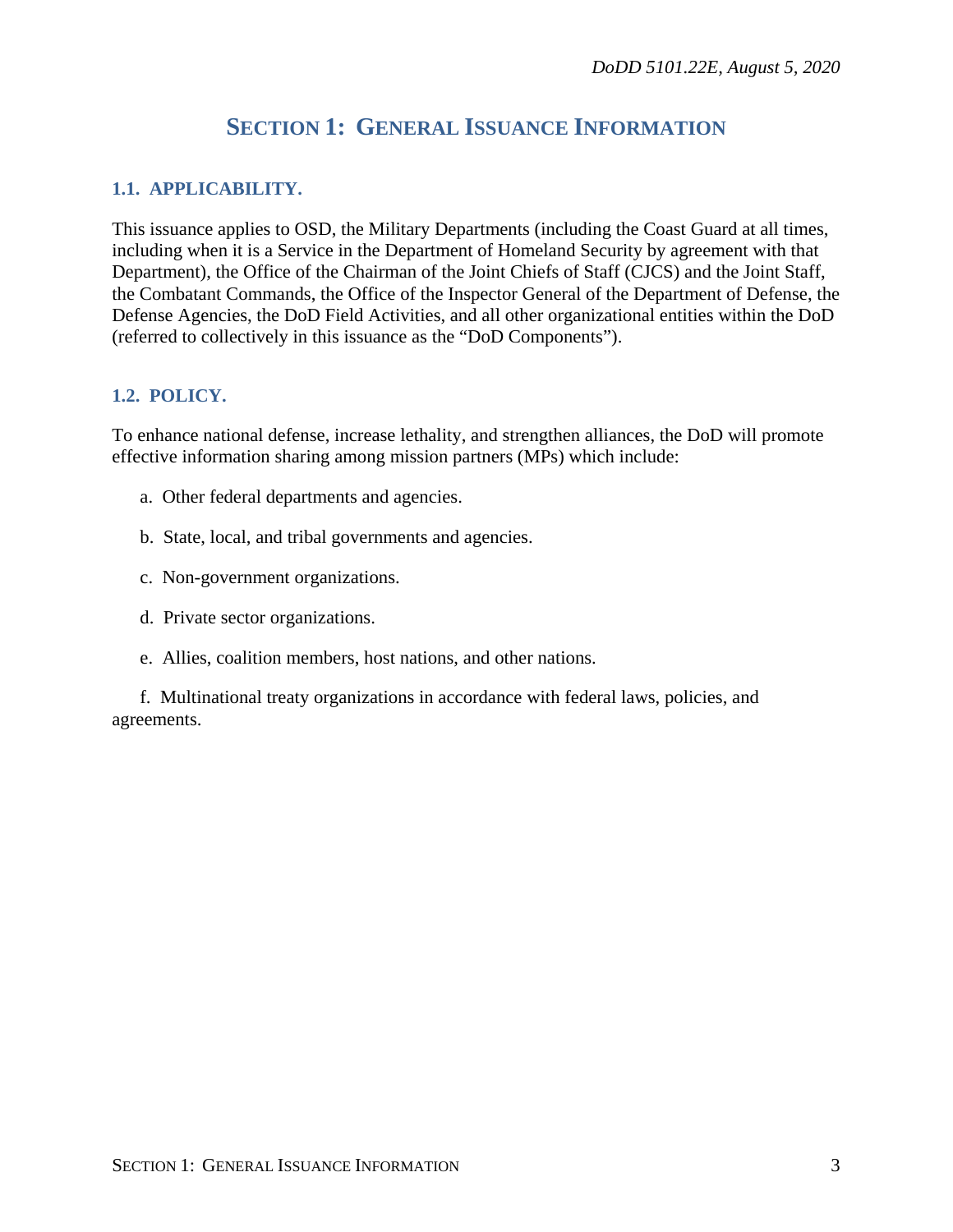## **SECTION 2: RESPONSIBILITIES**

#### <span id="page-3-1"></span><span id="page-3-0"></span>**2.1. DOD CIO.**

In addition to the responsibilities in Paragraph 2.4., and in his or her capacity as the OSD PSA for the DoD EA for the DoD MPE, the DoD CIO:

a. Provides oversight of the DoD EA for the DoD MPE in accordance with DoDD 5101.01.

b. In coordination with the Under Secretary of Defense for Intelligence and Security (USD(I&S)), the Chairman of the Joint Chiefs of Staff, the DoD EA for the DoD MPE, and other functional OSD PSAs as appropriate:

(1) Develops policy, guidance, and validated funding and manpower resources and requirements to implement this issuance.

(2) Establishes an executive level (i.e., general or flag officer, Senior Executive Service) governing body to provide oversight and guidance for resources, network and systems architecture, requirements, and policy issues.

#### <span id="page-3-2"></span>**2.2. DIRECTOR, DEFENSE INFORMATION SYSTEMS AGENCY.**

Under the authority, direction, and control of the DoD CIO, and in addition to the responsibilities in Paragraph 2.6., the Director, Defense Information Systems Agency:

a. Provides DoD enterprise-wide network transport and services for voice, data, and video in support of information sharing in accordance with DoDD 5105.19.

b. Coordinates with the DoD EA for the DoD MPE to oversee development of joint command and control (C2) and coalition enterprise warfighting functional capabilities that can readily be shared with MPs.

c. Supports the DoD EA for the DoD MPE to identify and implement the appropriate standards and interoperability testing necessary to integrate information sharing systems and their supporting networks of the United States and MPs.

#### <span id="page-3-3"></span>**2.3. USD(I&S).**

In addition to the responsibilities outlined in DoDD 5143.01 and Paragraph 2.4., the USD(I&S):

a. Represents the DoD EA for MPE and DoD CIO to the Director of National Intelligence on DoD intelligence-related MPE matters.

b. Oversees all DoD intelligence information exchange and sharing agreements and supports the CJCS to promote coalition intelligence information sharing capabilities.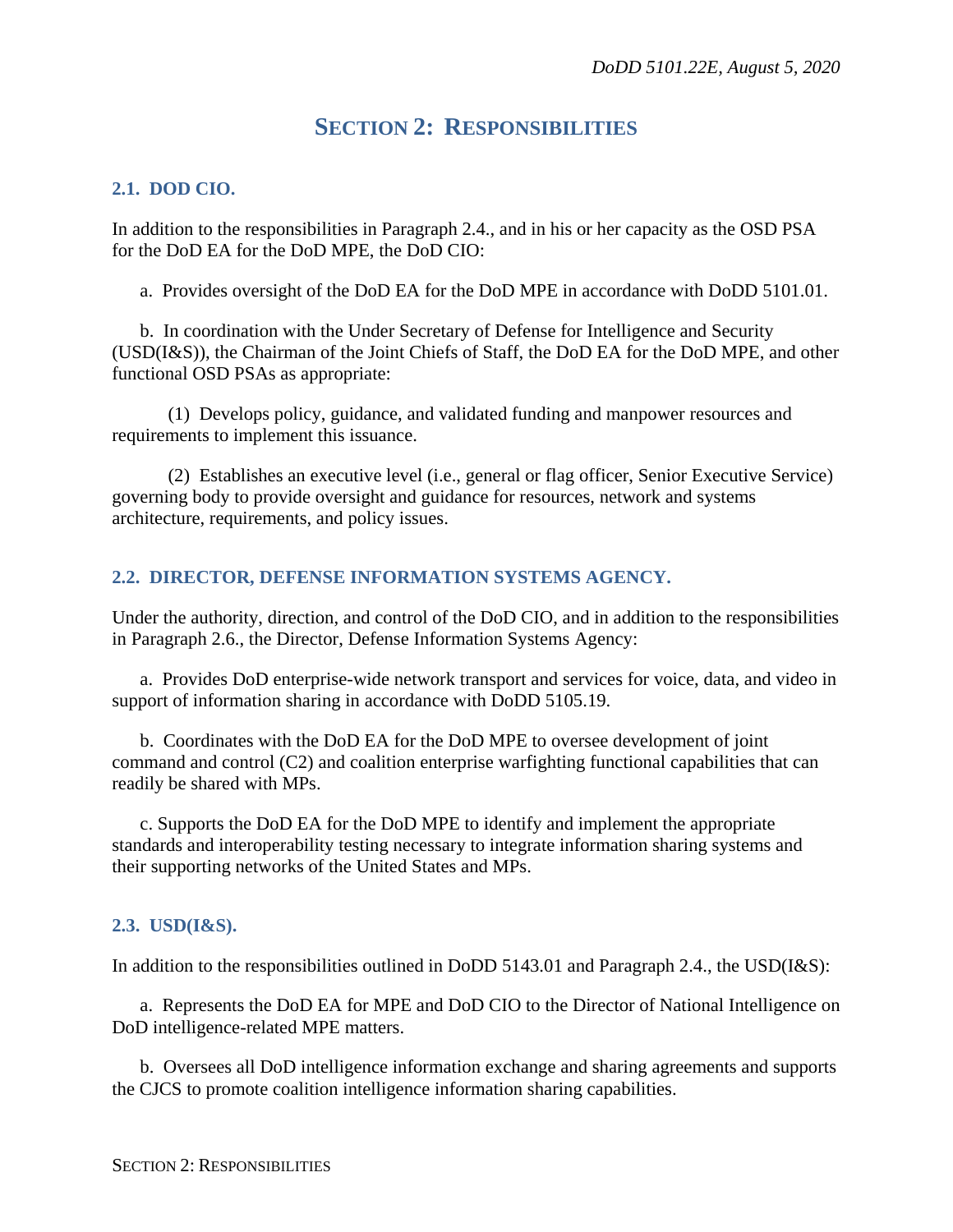c. Provides direction and guidance to the DoD Components on the use of DoD noncompartmented intelligence information hosted on DoD networks that provide intelligence information sharing capabilities.

d. Provides supplemental guidance as necessary to the Defense Intelligence Enterprise and the Defense Security Enterprise Components to implement this issuance.

e. Coordinates on any other MPE-related intelligence, counterintelligence, or security matters under USD(I&S) purview.

f. Ensures the DoD EA for the DoD MPE is included in the Defense Intelligence Information Enterprise processes for mission partner information sharing.

g. In accordance with DoDD 5205.12, ensures DoD Military Intelligence Program investments support operational needs and validated MPE requirements.

#### <span id="page-4-0"></span>**2.4. OSD PSAS.**

The OSD PSAs with policy, functional, or programmatic responsibilities or interests with coalition information sharing:

a. Exercise assigned authorities and responsibilities in support of the coalition information sharing.

b. Coordinate on policy, functional, and programmatic matters relating to coalition information sharing within assigned areas of responsibility.

c. Participate in DoD MPE governing bodies, working groups, and processes providing oversight of cross-functional MPE requirements, policies, and capabilities.

#### <span id="page-4-1"></span>**2.5. DIRECTOR, OPERATIONAL TEST AND EVALUATION.**

In addition to the responsibilities in Paragraph 2.4., the Director, Operational Test and Evaluation, provides guidance and oversight for operational test and evaluation of MPE-related systems and information sharing capabilities.

#### <span id="page-4-2"></span>**2.6. DOD COMPONENT HEADS.**

The DoD Component heads:

a. Define and coordinate coalition information sharing requirements with the CJCS, the USD(I&S), the DoD CIO, and the DoD EA for the DoD MPE as required.

b. Provide funding for Component-unique MPE requirements in coordination with the DoD EA for the DoD MPE.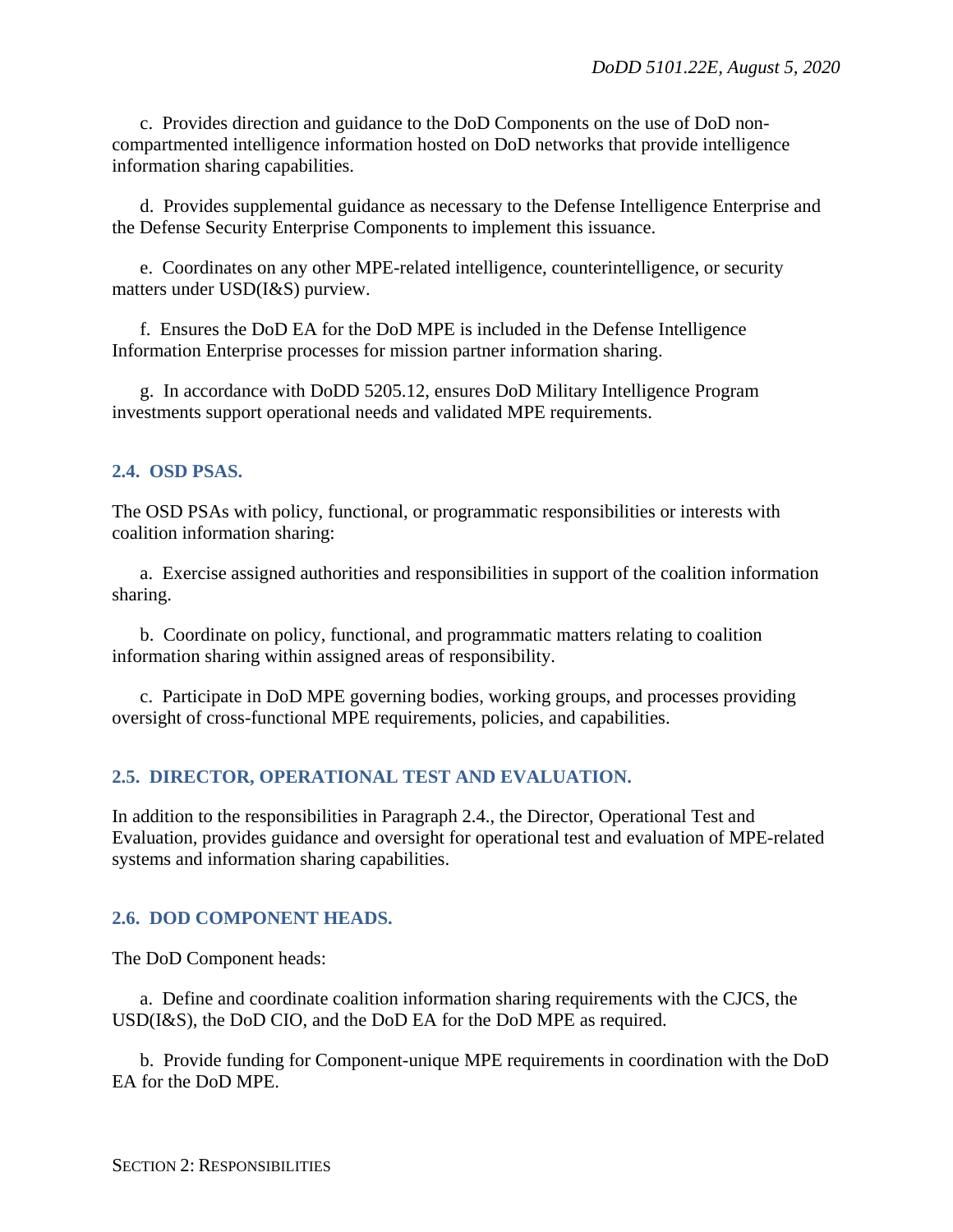c. Execute MPE planning, programming, budgeting, and execution activities for Component-unique capabilities in accordance with the guidance in CJCS Instruction 5123.01H and the responsibilities in DoDI 7000.14.

d. Coordinate with the DoD EA for the DoD MPE, as appropriate, in the development of MPE budget requirements and programming guidance.

#### <span id="page-5-0"></span>**2.7. SECRETARY OF THE AIR FORCE.**

In addition to the responsibilities in Paragraph 2.6. and in his or her capacity as the DoD EA for the DoD MPE, the Secretary of the Air Force:

a. Executes all DoD EA for the DoD MPE responsibilities and functions in accordance with law, regulation, policy, and this issuance.

b. Coordinates and engages, as required, with the DoD Components and MPs on MPErelated issues and capabilities.

c. Assumes responsibility for rationalization, modernization, management, integration, interoperability, security, enterprise operation, sustainment, and consolidation of existing MPE capabilities.

d. Advises and assists DoD Components for continued operation, or eventual migration to the MPE enterprise, of their Component-unique networks and capabilities.

e. Provides, in coordination with OSD PSAs, DoD-wide enterprise-level development, integration, systems engineering, architecture, and synchronized delivery of mission capabilities and DoD-wide enterprise services that support joint and multinational warfighting functional information sharing requirements in accordance with Paragraph 1.2.

f. Executes enterprise-level MPE planning, programming, budgeting, and execution activities in accordance with the guidance in CJCS Instruction 5123.01H and the responsibilities in DoDI 7000.14.

g. Coordinates with the other DoD Component heads, as appropriate, in the development of MPE budget requirements.

h. Provides recommendations to the OSD PSAs for programming, budget, and performance guidance to the DoD Component heads.

i. With the Joint Staff, Military Services, and Combatant Commands, monitors, evaluates, and documents the DoD MPE, to include all coalition C2 and intelligence information sharing capabilities used by the DoD Components. This work includes identifying relationships and dependencies, oversight and operational ownership, resource requirements, and sources to provide a comprehensive understanding that informs future technical solutions.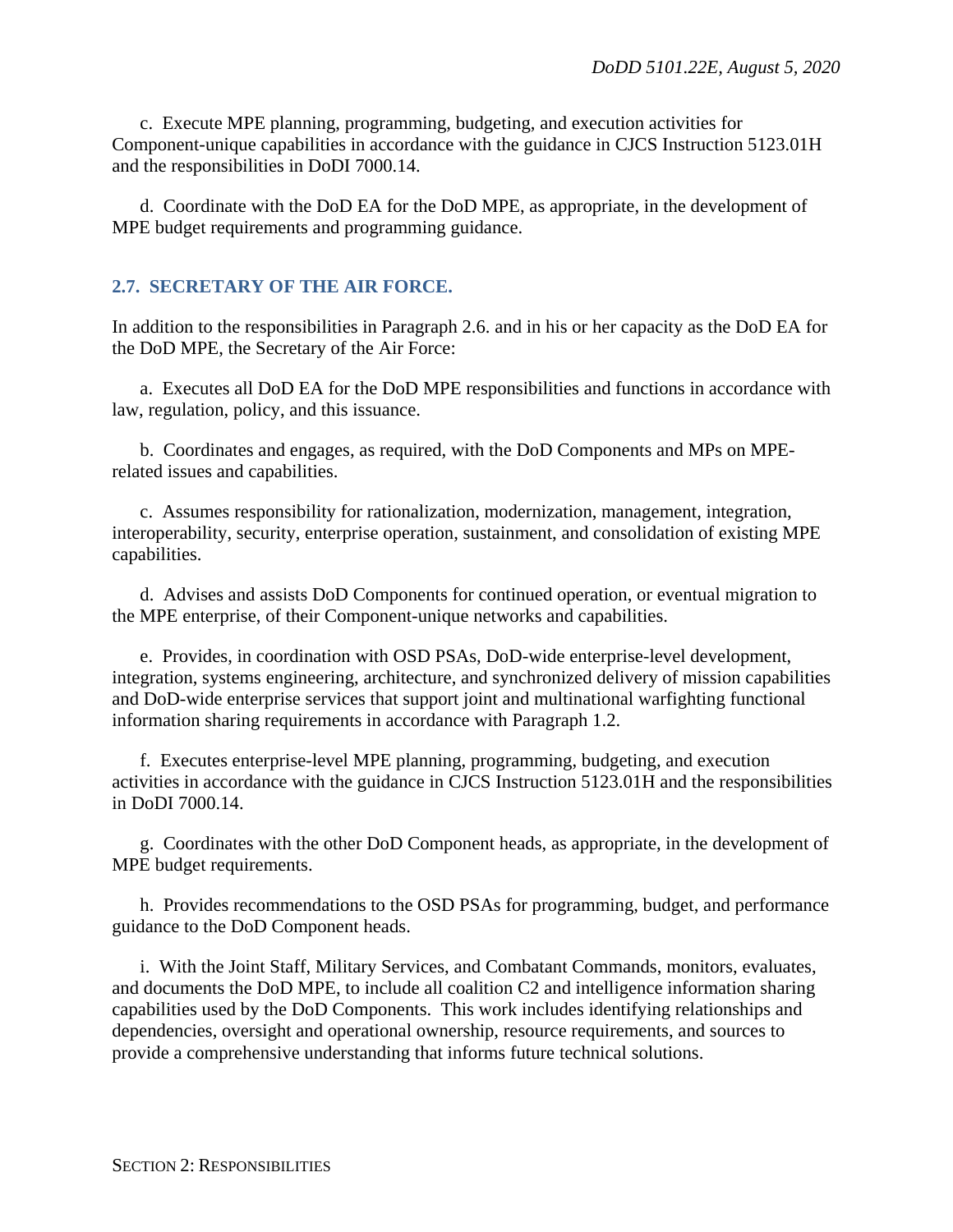j. In accordance with DoDIs 5015.02, 8500.01, 8510.01, and 8540.01, appoints an authorizing official for DoD EA-managed networks that support coalition C2 and intelligence information sharing capabilities and associated standards, as necessary.

#### <span id="page-6-0"></span>**2.8. CJCS.**

In addition to the responsibilities in Paragraph 2.6., the CJCS:

a. Serves as the focal point for joint coalition C2 and intelligence requirements and represents the Combatant Commands to the DoD CIO, the USD(I&S), and the DoD EA for the DoD MPE.

b. Represents the United States in the North Atlantic Treaty Organization Federated Mission Networking Management Group and coordinates future requirements with the DoD CIO, the USD(I&S), and the DoD EA for the DoD MPE.

c. Provides recommendations for resolution of mission based interoperability requirements shortfalls through the CJCS coalition interoperability assurance and validation team.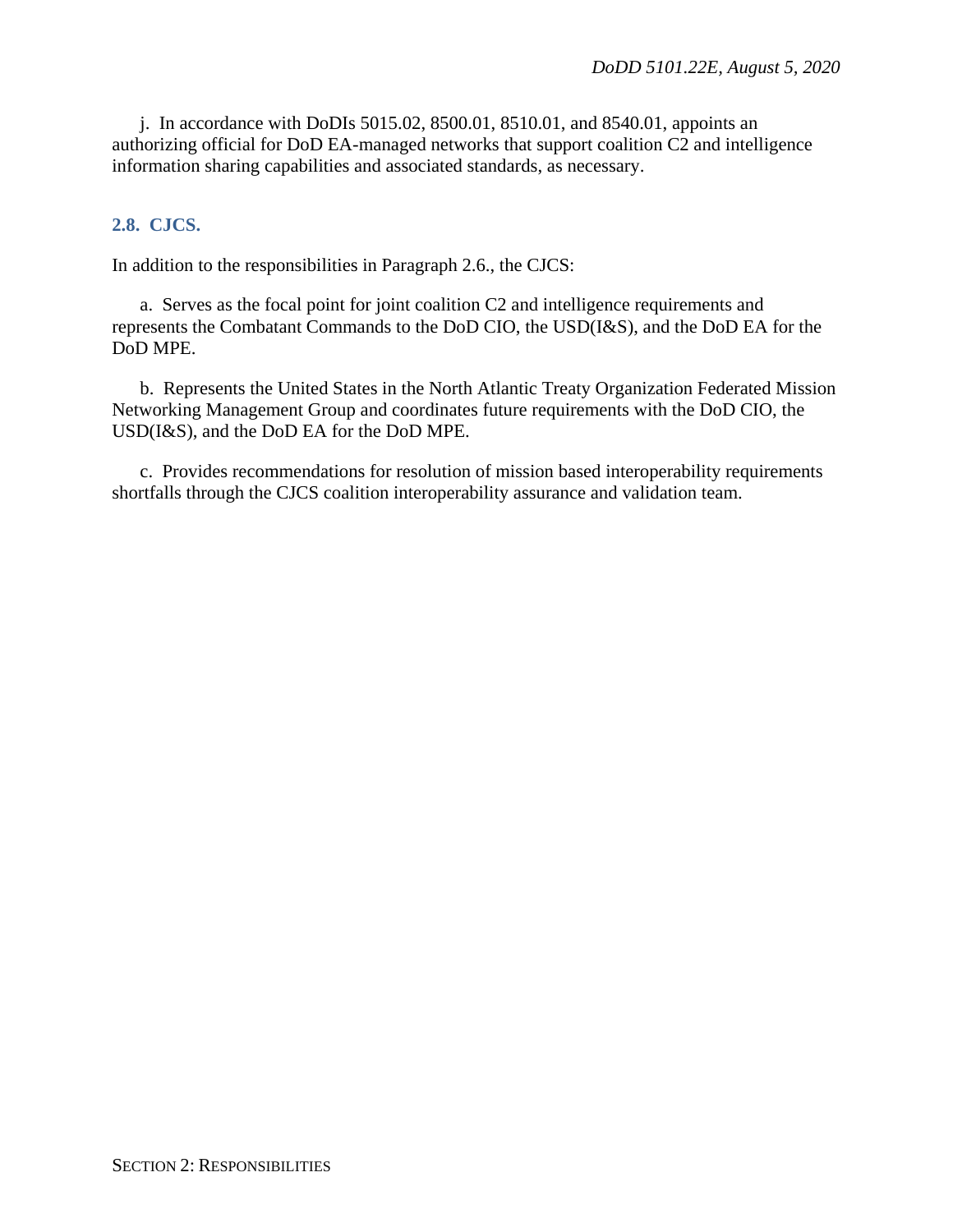## **GLOSSARY**

#### <span id="page-7-1"></span><span id="page-7-0"></span>**G.1. ACRONYMS.**

| <b>ACRONYM</b>  | <b>MEANING</b>                                           |
|-----------------|----------------------------------------------------------|
| C <sub>2</sub>  | command and control                                      |
| <b>CIO</b>      | <b>Chief Information Officer</b>                         |
| <b>CJCS</b>     | Chairman of the Joint Chiefs of Staff                    |
| DoDD            | DoD directive                                            |
| DoD EA          | DoD Executive Agent                                      |
| DoDI            | DoD instruction                                          |
| <b>MP</b>       | mission partner                                          |
| <b>MPE</b>      | mission partner environment                              |
| <b>PSA</b>      | principal staff assistant                                |
| $USD$ ( $1&$ S) | Under Secretary of Defense for Intelligence and Security |

#### <span id="page-7-2"></span>**G.2. DEFINITIONS.**

Unless otherwise noted, these terms and their definitions are for the purpose of this issuance.

| <b>TERM</b>                                                                          | <b>DEFINITION</b>                                                                                                                                                                                                                                                                                                                                                                                                                                                                                                                         |
|--------------------------------------------------------------------------------------|-------------------------------------------------------------------------------------------------------------------------------------------------------------------------------------------------------------------------------------------------------------------------------------------------------------------------------------------------------------------------------------------------------------------------------------------------------------------------------------------------------------------------------------------|
| coalition.                                                                           | A temporary alliance of distinct parties, persons, or states for<br>multinational action that may include any combination of MPs.                                                                                                                                                                                                                                                                                                                                                                                                         |
| coalition C <sub>2</sub> and<br>intelligence<br>information sharing<br>capabilities. | Information system networks, cross domain solutions,<br>communication and collaboration tools, and mission services and<br>applications that allow for sharing releasable information (through<br>either federation with DoD core networks (i.e., Non-classified<br>Internet Protocol Router Network, SECRET Internet Protocol Router<br>Network) or management of information on a C2 or intelligence<br>information sharing network) and an MP via access to a coalition<br>information sharing network or federation with MP networks. |
| <b>MPs</b>                                                                           | Partners with which the DoD cooperates to achieve national goals,<br>such as other departments and agencies of the U.S. Government,<br>State and local governments, allies, coalition members, host nations<br>and other nations, multinational organizations, non-governmental<br>organizations, and the private sector.                                                                                                                                                                                                                 |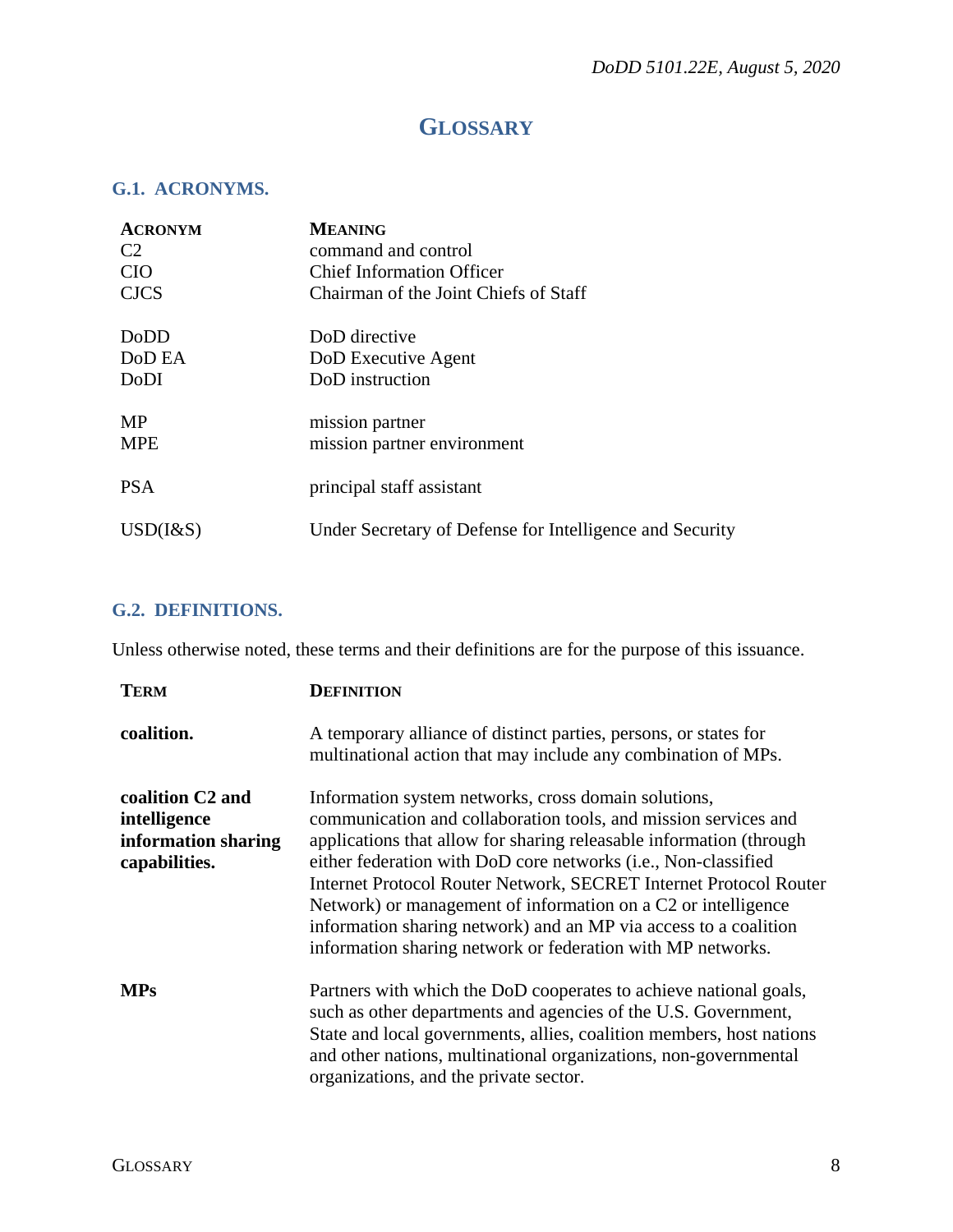| <b>TERM</b>          | <b>DEFINITION</b>                                                                                                                                                                                                                                                                                                                                                                                                                      |
|----------------------|----------------------------------------------------------------------------------------------------------------------------------------------------------------------------------------------------------------------------------------------------------------------------------------------------------------------------------------------------------------------------------------------------------------------------------------|
| <b>MPE</b>           | An operating framework that enables C2 and intelligence information<br>sharing for planning and execution, as a mission partner, across the<br>full range of military operations at a single security level with a<br>common language. An MPE capability provides the ability for MPs<br>to exchange information with all participants within a specific<br>partnership or coalition.                                                  |
| <b>MPE</b> portfolio | The collection of MPE capabilities, resources, and related<br>investments that are required to accomplish a mission-related or<br>administrative outcome. An MPE portfolio includes outcome<br>performance measures (mission, functional, or administrative<br>measures) and an expected return on investment. "Resources" include<br>people, money, facilities, IT, other equipment, logistics support,<br>services, and information. |
| multinational        | Between two or more forces or agencies of two or more nations or<br>coalition partners.                                                                                                                                                                                                                                                                                                                                                |